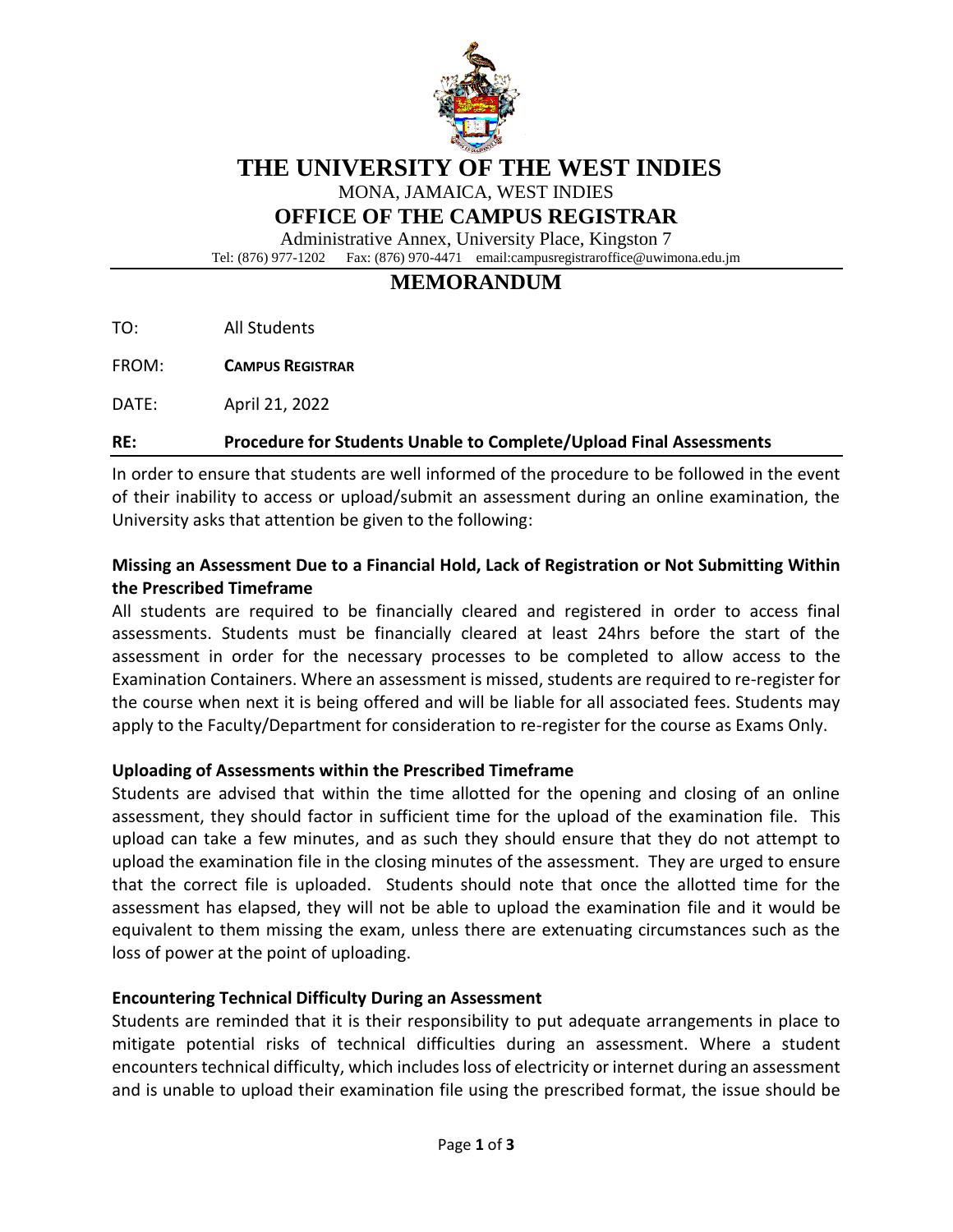immediately reported to the Examinations Section (contact details attached) and the examination file should be uploaded, where applicable. All such concerns must be directly reported to the Examinations Section for the matter to be investigated and a determination made.

The closer to the end of the examination that a report is lodged and the examination file uploaded, the higher the chances of a speedy investigation and decision. Students are required to provide the details as indicated on the attached overleaf. Where it is determined that the student is not at fault, a grade designation will be assigned so as not to adversely impact their GPA and permission will be granted to re-register for the course as Exams Only when next it is being offered. In cases where the student is found culpable a "Fail Absent" grade will be assigned. In addition, cases reported to the Examinations Section after 24hrs of the close of the examination will not be investigated and will result in "Fail Absent" being automatically assigned for the course grade.

Please note carefully the information outlined above. Under no circumstance should any issue relating to final assessments be reported to the Faculty or Lecturer. **All such matters MUST be reported to the Examinations Section.**

The UWI-Mona wishes all students every success in their final assessments.

**DONOVAN STANBERRY**

Attch.